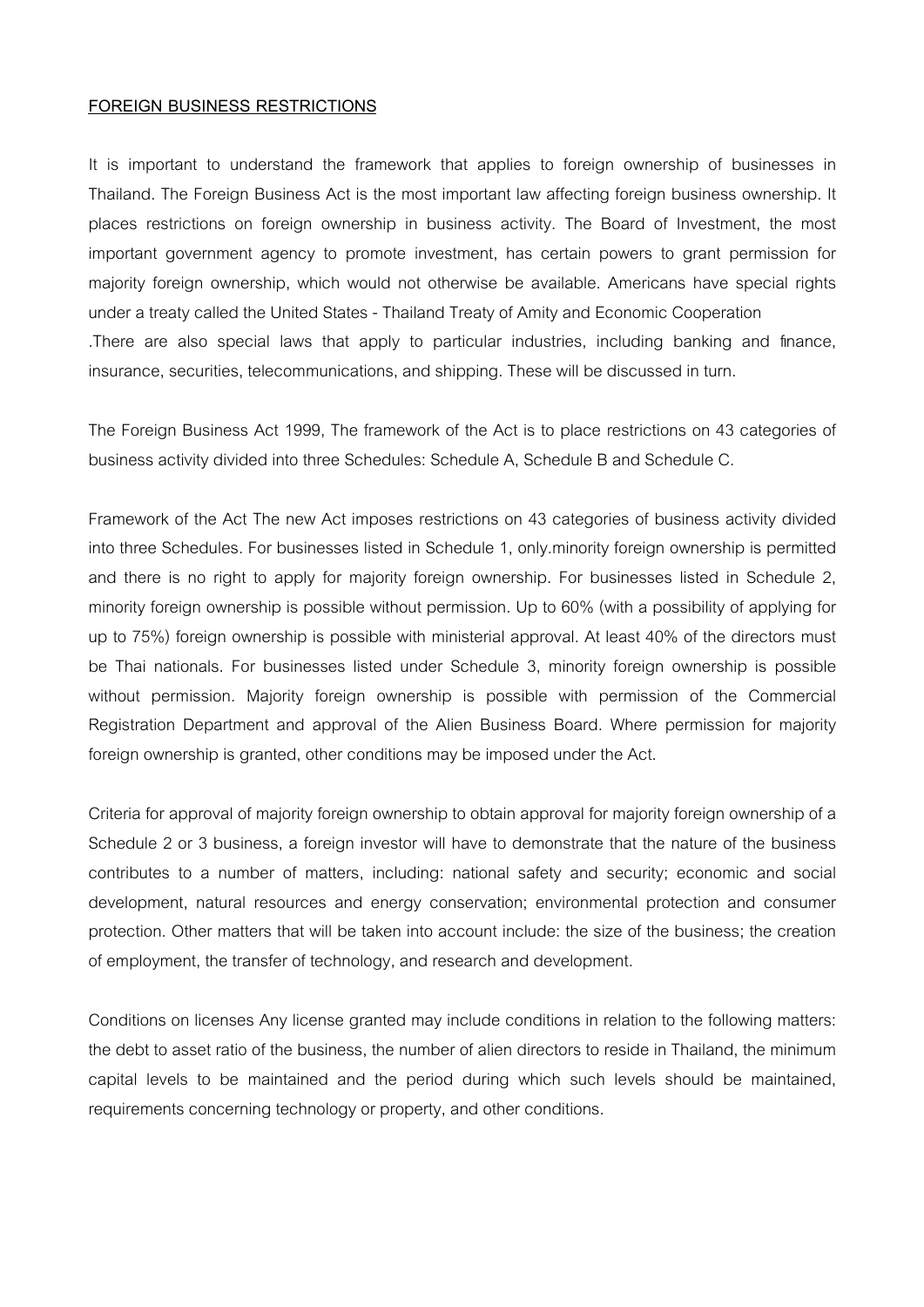Capital requirements The Act and subsequent regulations that have been issued, impose requirements for minimum paid up capital. Foreign shareholders will also have to show evidence that such capital has actually been brought into Thailand.

Certificates If a business is formed under the provisions of the United States - Thailand Treaty of Amity or has promotion privileges granted by the Board of Investment, it is required to apply for a certificate under the Foreign Business Act.

Enforcement The Act sets out various enforcement mechanisms. There is a right of entry into businesses in order to obtain information and documents, which applies against any person. A compliance notice can be issued that can impose a time limit to remedy violations. Nominees and evaders face severe punishment - imprisonment and fines. The Act also provides for fines and imprisonment for breaches of other sections of the Act.

No restriction Where a particular business activity is not restricted under the Foreign'Business Act or other special legislation, then foreigners may in general have 100% ownership of such business.

The following are the three Schedules of the Foreign Business Act.

### **Schedule 1**

- (1) Newspaper business, radio broadcasting station or radio/television business.
- (2) Farming, cultivation or horticulture.
- (3) Animal husbandry.
- (4) Forestry and timber conversion from natural forest.
- (5) Fisheries, especially fishery in Thai territorial waters and in specific economic areas of Thailand
	- (6) Extracting Thai herbs.
	- (7) Trade and auction sale of Thai antiques or objects of historical value.
	- (8) Making or casting Buddha images and alms bowls.
	- (9) Trading in land.

### **Schedule 2**

### **Section I**

- (1). Manufacturing, distribution, repair or maintenance of:
	- (a) Firearms, ammunition, gunpowder, and explosive materials,
	- (b) Components of firearms, ammunition, and explosive materials,
	- (c) Armaments, ships, aircraft, or vehicles,
	- (d) equipment or parts of all types of military equipment.
- (2) Domestic land transport, water transport, and air transport; including domestic aviation.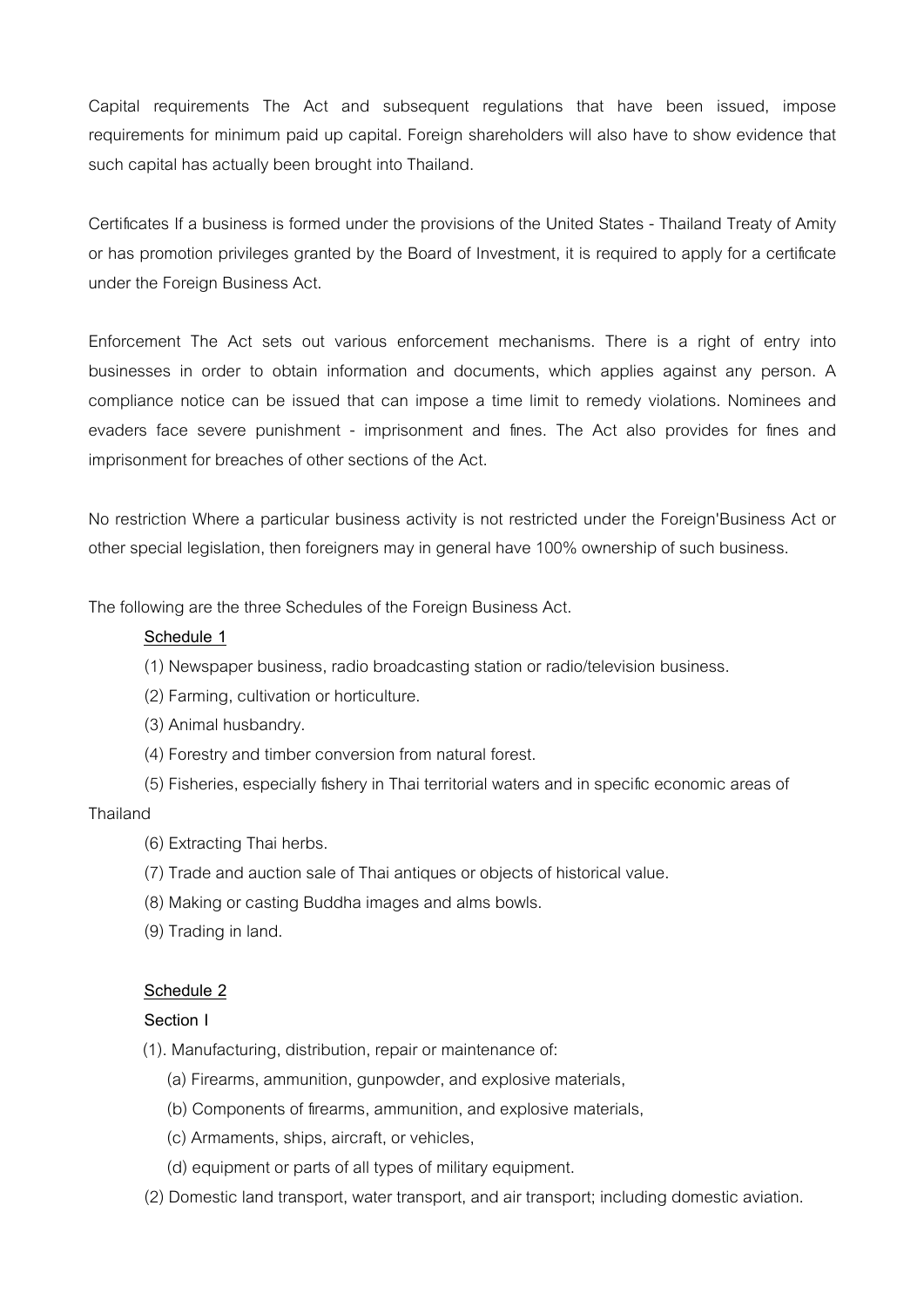# **Section 2**

- ( 1) Trading of antiques or artifacts which are Thai works of art or Thai handicrafts.
- (2) Wood carving
- (3) Silkworm rearing, manufacture of Thai silk, Thai silk weaving, or Thai silk printing
- (4) Manufacturing of Thai musical instruments
- (5) Manufacturing of gold-ware, silverware, bronze-ware, or lacquer-ware
- (6) Making bowls or earthenware, which are of Thai art & culture.

# **Section 3**

- (1) Manufacturing of sugarcane from cane.
- (2) Salt farming including rock salt farming
- (3) Mining of rock salt
- (4) Mining including stone quarrying or crushing
- (5) Timber processing for making furniture and utilities.

# **Schedule 3**

- (1) Rice milling and production of flour from rice and plants.
- (2) Fisheries, specifically breeding of aquatic creatures
- (3) Forestry from re-planting.
- (4) Production of plywood, veneer, chipboard or hardboard
- (5) Production of lime.
- (6) Accountancy.
- (7) Legal services
- (8) Architecture
- (9) Engineering.
- (10) Construction, except:
	- (a) Construction of infrastructure in public utilities or communications requiring tools,

technology or special expertise in such construction, where the minimum capital paid by aliens is 500 million Baht.

(b) other construction, as prescribed in regulations.

(11) Agency or brokerage, except:

 (a) Brokerage or agency of securities or service3 related to agricultural commodities futures or financial instruments or securities.

 (b) Brokerage or agency for the purchase/sale or procurement of goods or services necessary to production or providing services to affiliated enterprises.

 (c) Brokerage or agency for the purchase or sale, or distribution or procurement of markets, both domestic and overseas, for the distribution of products made in Thailand, or imported from overseas in the category of international business, with minimum foreign capital of no less than 100 million Baht.